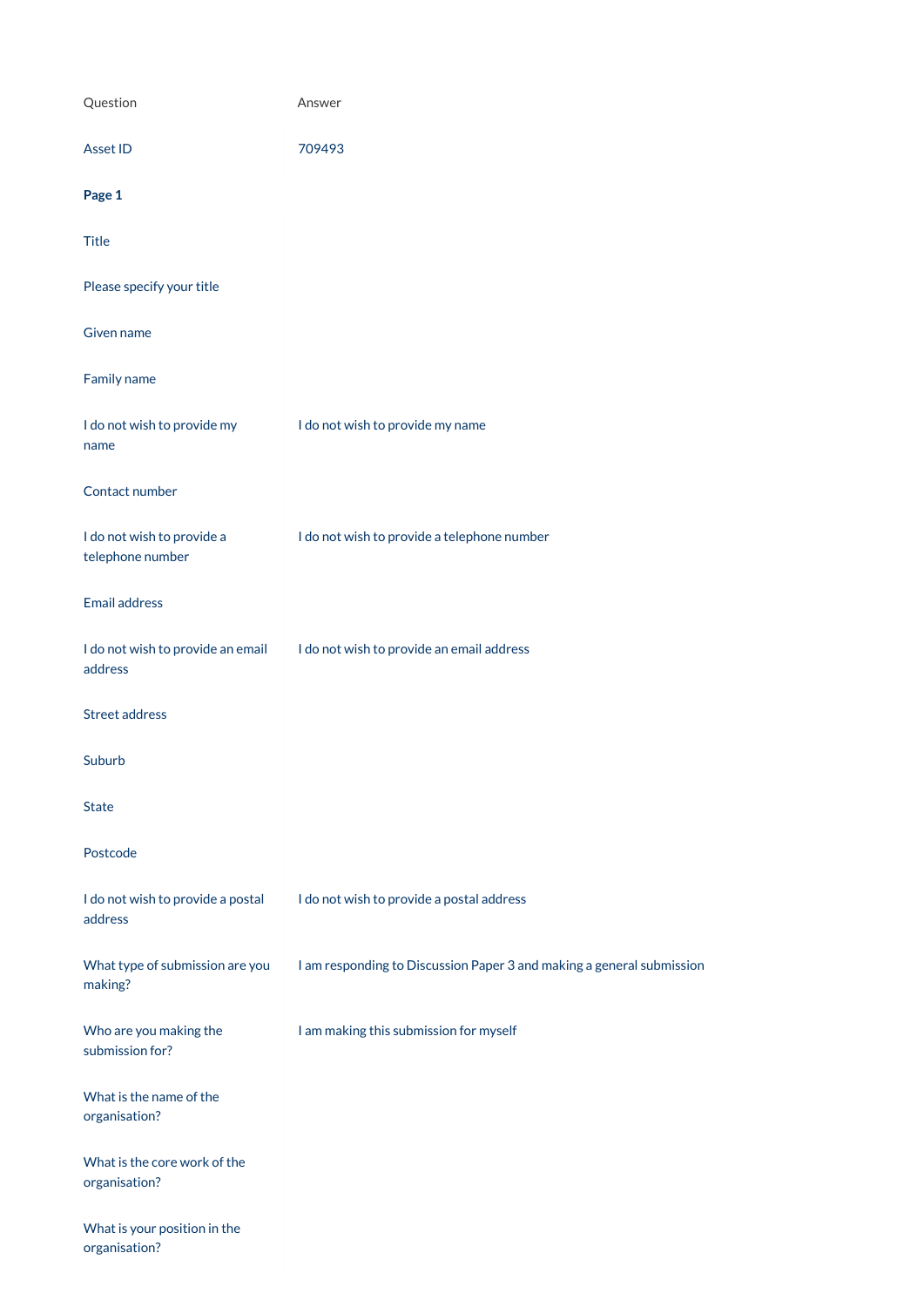| Question                                                                                                                    | Answer                                                                                                  |
|-----------------------------------------------------------------------------------------------------------------------------|---------------------------------------------------------------------------------------------------------|
| Do you have authority from the<br>organisation to make a<br>submission on its behalf?                                       |                                                                                                         |
| Please specify who you are<br>making this submission for                                                                    |                                                                                                         |
| Please select at least one from<br>below                                                                                    | I have lived experience of domestic, family or sexual violence and/or of the criminal justice<br>system |
| Please specify (if Others was<br>selected)                                                                                  |                                                                                                         |
| Are you able to advise a<br>timeframe for when most of the<br>lived experience/observations in<br>your submission occurred? | I will be speaking in general terms and not referring to a specific timeframe                           |
| Page 2                                                                                                                      |                                                                                                         |
| How would you like us to use<br>your information?                                                                           | Anonymous - published on website                                                                        |
| Page 3                                                                                                                      |                                                                                                         |
| What is your age range?                                                                                                     | I am between 36 - 45 years old                                                                          |
| What is your gender?                                                                                                        | Female                                                                                                  |
| Please specify other gender                                                                                                 |                                                                                                         |
| What is your current postcode?                                                                                              |                                                                                                         |
| What is your main language<br>other than English spoken at<br>home?                                                         |                                                                                                         |
| In which country were you born?                                                                                             | Australia                                                                                               |
| Do you identify as a member of<br>منازحت والمراكب                                                                           |                                                                                                         |

any of the following  $\epsilon$  oup (Please tick all that apply)

**Page 4**

Your knowledge and experiences

The reaction of police officers and nurses needs to follow a set procedure. Too often, they allow their biases to show on their face, in their body language and in the questions that are asked. The person approaching them ends up being interrogated and treated with suspicion. This resulted in me not seeking help even while hospitalized. First responders need to receive training to remedy this, and then have a point where they recognise that a referral needs to be made, and then have the process taken over by an experienced, postgraduate-level trained professional. While the referral is in progress, steps need to be taken to ensure the safety of all involved.